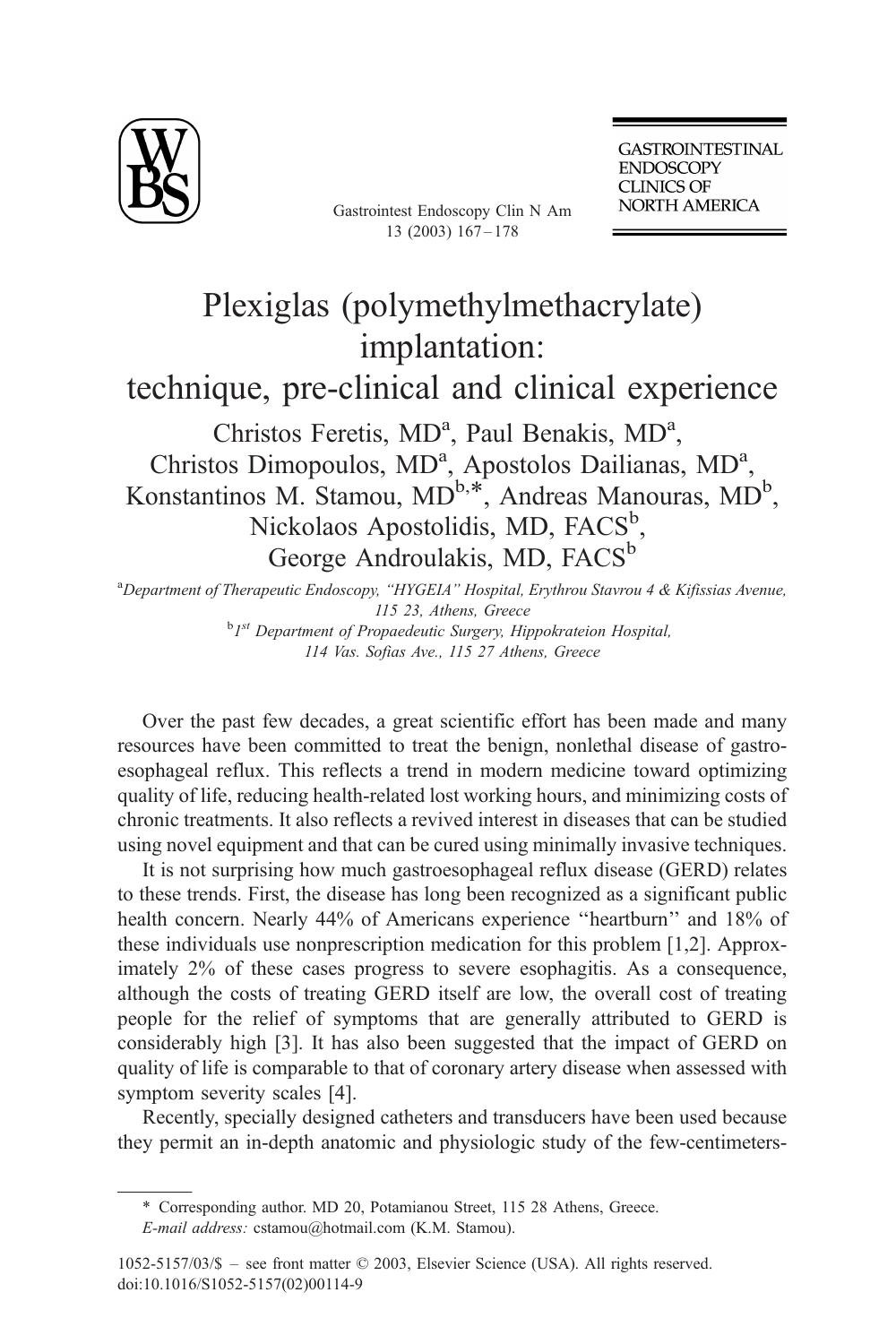long section of the gastrointestinal tract that forms the lower esophageal sphincter (LES) [5]. The LES constitutes the intrinsic component of a complex mechanism of competence at the gastroesophageal junction, an area of remarkable structure and function. In particular, prolonged transient LES relaxations not triggered by swallowing are considered responsible for GERD-related symptoms in the majority of patients  $[6-8]$ . Medical treatment relieves symptoms by altering the composition of the refluxing gastric juice, but it does not address the condition's mechanical etiology; thus symptoms recur in more than 80% of cases within 1 year of drug withdrawal [9].

The evolution of minimally invasive surgery has renewed interest in the surgical treatment of GERD. In an effort to further minimize surgical trauma, novel endoscopic techniques are beginning to challenge the standard therapeutic approach to GERD.

#### The use of implantable materials in medicine

Biocompatible materials have been used extensively as tissue augmenting factors in aesthetic surgery. Most interestingly, they were used as promoters of the remodeling of sphincteric mechanisms in urology. So far, polydimethylsiloxane (Macroplastique) and polytetrafluoroethylene (Teflon) implantable particles have been successfully used to treat intrinsic urethral sphincter deficiency [10,11], incontinence [12], and vesico-ureteric reflux [13,14]. Ideally, an implant should be biologically and chemically inert, nonmigrating, and long-lasting. Nevertheless, the induced foreign object reaction is not completely undesirable, because the formatting connective tissue may play a key role in satisfactory long-term results.

Polymethylmethacrylate (PMMA) was originally patented as Plexiglas by O. Rohm in 1928 and was initially used in human applications in 1936 as a dental prosthesis. As an implantable material, PMMA undergoes continuous manufacturing improvements to correspond to the desired properties of the implant. When produced in the form of microspheres of varying size, it can be used in aesthetic surgery for augmenting the diminished thickness of chorium in cases of skin defects and wrinkles. The microspheres have a smooth and completely round surface, and, when produced in the size of  $100 \mu$ , rarely migrate or dislocate from the implantation site. In addition, their phagocytosis is hindered, and they evoke a negligible foreign body reaction [15]. The relatively large size of the microspheres makes their injection through a needle catheter difficult though feasible.

PMMA's biocompatibility has been well enough justified that additional animal studies are not needed [16]; however, animal studies may be required if the material is to be injected in an anatomic site for the first time. Concerns about granulomatous reaction are related to the site of the injection and the possible complications that could arise [17,18].

The substance used as a PMMA carrier is a heated 3.5% bovine, spongious, encephalitis-free gelatin solution with the gelatin's allergizing ends removed. The final form of the implant is a 1 to 3 suspension of PMMA in gelatin solution.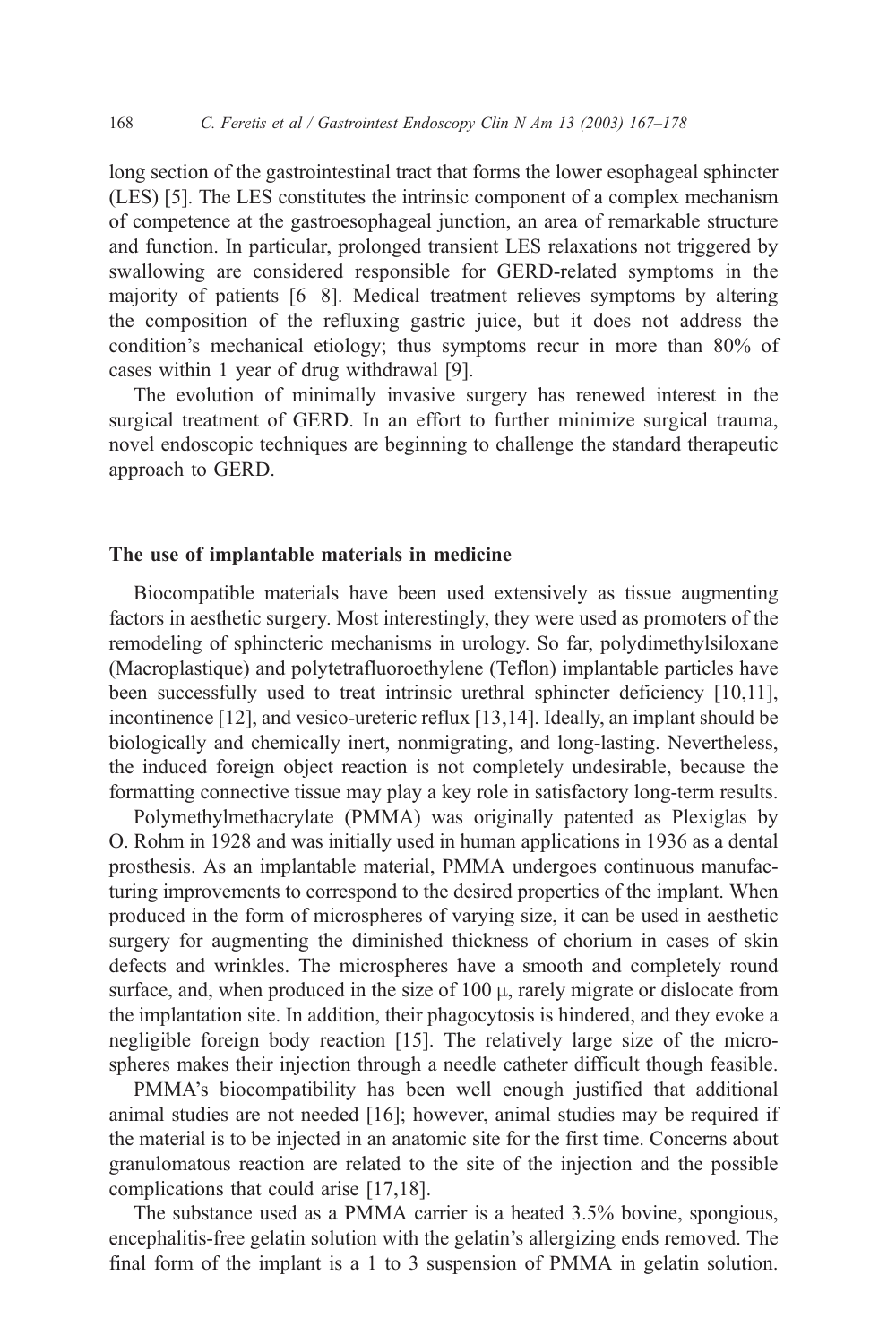Following implantation, the gelatin (75% of total volume) is phagocytized by macrophages within 3 months and replaced by the body's own fibroblasts and collagen fibers, a reaction that is stimulated by PMMA spheres (25% of total volume) [19,20]. These are encapsulated with connective tissue replacing 50% of the gelatin volume as proved by histological slides [21]. Finally, at least two thirds of the total volume of the implant remains in place.

The above-mentioned properties of the PMMA implant have rendered it an attractive tissue-bulking factor. This, together with the success of treating sphincter deficiencies in urology, has led to the hypothesis that the augmenting effect of submucosal implantation of PMMA into the lower esophageal folds could minimize the consequences of transient LES relaxation and reduce the severity of GERD.

#### Preclinical experience

To study the feasibility of injecting PMMA microspheres in the submucosal layer of the lower esophagus, an initial animal study was undertaken. Six domestic white pigs weighing 12 to 15 kg were used for the PMMA injection to the lower esophagus through an open gastrotomy. A volume of 5 to 10 mL of implant was injected into each animal under direct vision with the use of refillable syringes. PMMA was implanted circumferentially just proximal to the gastroesophageal junction. Each implantation session was completed when the esophageal folds were macroscopically approximated. All animals recovered from the operation and were fed on the fourth postoperative day. No eating disorders were observed; all animals gained weight and grew normally during the follow-up period. Specimens were retrieved in month-long periods and included the site of implantation, surrounding lymph tissue, and samples of liver tissue. A pathologist examined all specimens macroscopically and microscopically.

For the examined periods of time  $(1 - 6$  months of implantation), no ulceration of the mucosa or formation of granulomatous tissue was evident at the site of injection. On the first postinjection month the microspheres were found in place, grouped into clusters that were surrounded by connective tissue strands. In the specimens that were retrieved on the fourth, fifth, and sixth month postinjection, the density of the collagen fibers had increased and the amount of foreign body cells remained stable. Perigastric lymph nodes were enlarged in three animals, and histology revealed signs of inflammatory reaction. It was not clear whether PMMA promoted a nonspecific inflammation or if local contamination due to the gastrotomy was responsible. No PMMA particles were identified in the examined lymph nodes, and liver specimens were normal.

The animal study was undertaken to examine the feasibility of the implantation and to investigate the stability of the implant when larger than usual volumes are injected into an area of the gastrointestinal tract with relatively high mobility. For the examined period, it was evident that no major complications should be anticipated from the injection of PMMA in the lower esophagus.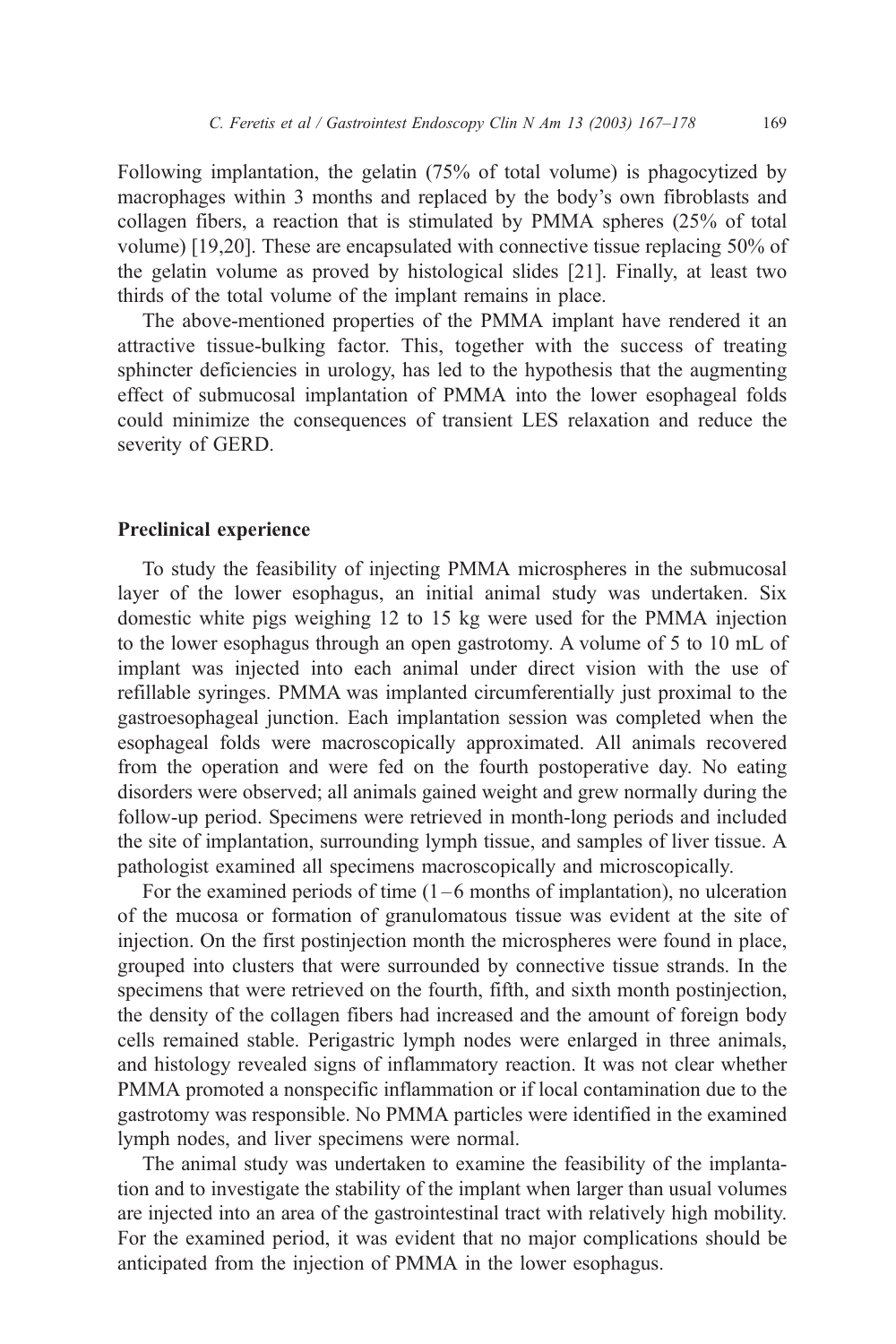To evaluate the effect of implantation in GERD, an adequate porcine model of the disease had to be available. Similar animal models are based on the surgical disruption of the LES [22]. We considered that PMMA implantation would be efficient in treating GERD in cases of a noncompetent rather than a nonexisting sphincter. Therefore, an animal study that would require myotomy of the LES to provoke GERD may not correspond to the pathophysiology of GERD as related to transient sphincter relaxations.

## Technique

A detailed description of the implantation technique has been recently published [23]. In brief, the patient needs to be still; therefore, a standard sedation protocol is required. Intravenous diazepam is usually sufficient and pulse oxymetry monitoring should be available. The PMMA solution is prepared in 3-mL syringes and warmed to  $32^{\circ}$  C with the use of a water bath. Warming of the material results in a technically easier procedure since the otherwise high viscosity would compromise proper injection. A short, wide-channel, flexible sigmoidoscope (Olympus CF 140, America Corp, Melville, NY) and a shortened, 90-cm long needle catheter are used to inject the viscous preparation. The needle is advanced into the submucosa layer 1 to 2 cm above the z-line, and the implant is injected (Fig. 1). Multiple injections in different sites are needed to induce thickening of the esophageal folds and cause their close approximation. A second or even third session with the same treatment end point should be performed 2 weeks later if reflux symptoms (heartburn, regurgitation) are not under control by then. Incremental treatments using less than 20 mL of implant employed in each session can also prevent minor and transient complications as dysphagia and gas-bloat syndrome. The end point of each implantation session is to create enough bulks in the submucosa so that the esophageal lumen appears almost sealed.

## Clinical experience

#### Patients and methods

The pilot study was undertaken at the ''Hygeia Diagnostic and Therapeutic Center'' after approval by the institute's Scientific and Ethical Committee. All patients were informed about the experimental nature of the method and the possible hazards of the procedure, and all gave written informed consent. Ten patients (seven females, three males) of a mean age of  $52.6$  years (range:  $23-73$ ) with medically dependent or refractory GERD participated and were treated with submucosal PMMA implantation. All patients had already been on continuous omeprazole treatment for at least 6 months (40 mg daily for the first 2 months and 20 mg daily for the following 4 months). Nine patients had a symptomatic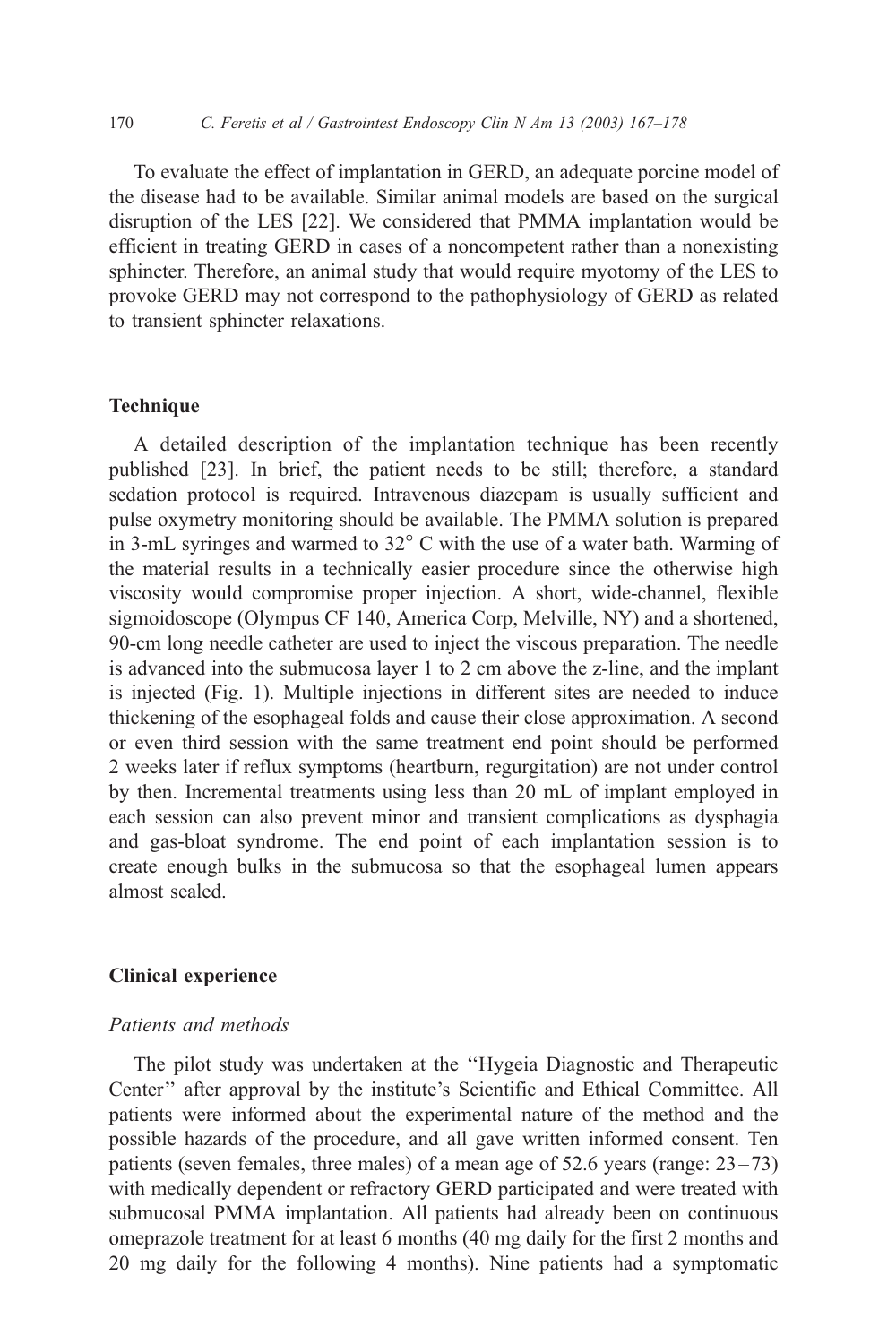

Fig. 1. Injection of PMMA microspheres to the submucosa of the lower esophagus. (See also Color Plate 7.)

(heartburn, acid regurgitation) relapse 1 week after discontinuation of the treatment, and one patient had symptom recurrence at least twice a month during the treatment. Relapse of symptoms was verified to all 10 patients by an abnormal 24-hour pH monitoring study 2 weeks after the discontinuation of their 6-month medical treatment.

Patients who (1) were pregnant or lactating, (2) had a hiatal hernia larger than 3 cm, (3) had an immune deficiency or used corticoids, or (4) had a peptic stricture or Barrett's esophagus were not considered eligible for the study.

## Evaluation

The primary outcome variable assessed was the severity of symptom score before and after the treatment. The assessment was performed by using a Likert unidimensional scale that provides a way for respondents to quantify varying degrees of agreement or disagreement with a given statement. Patients were trained in using a modified symptom scale in which heartburn, regurgitation, pain, and dysphagia were scored from 1 to 5, indicating respectively absence of symptom to intolerable symptoms [24]. The assessment was carried out 1 week before treatment from both patient and physician in face-to-face visits. In the follow-up period, the patients were asked to keep a monthly diary of their Likert scale and of their need for medication. All diaries were reviewed and the final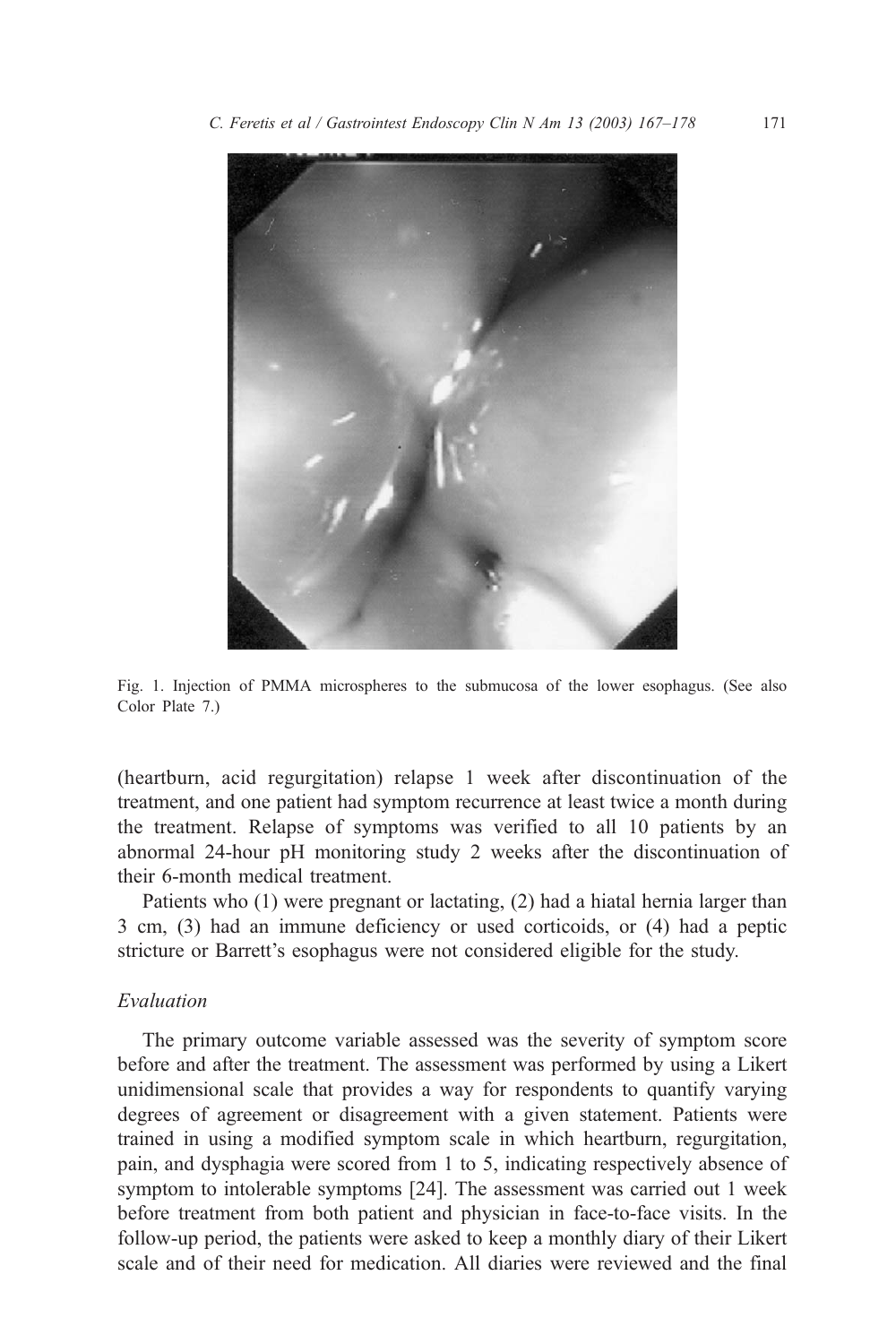score was assessed from two face-to-face interviews approximately 6 and 12 months posttreatment. Further pre- and postimplantation investigation included: 24-hour esophageal pH monitoring (Digitrapper MK III, Synectics-Medical, Stockholm, Sweden), upper gastrointestinal endoscopy, and endoscopic ultrasound of the lower esophagus.

Statistical analysis included paired Wilcoxon's signed ranks test analyzed on SPSS 8.0 (SPSS, Inc., Chicago, IL) statistical software ( $P \le 0.05$ ).

# Results

Each treatment session was performed as an outpatient procedure and was completed within 10 to 30 minutes. Patients received a mean volume of 31.77 mL (range: 24– 39 mL). An initial follow-up visit was appointed at approximately 6 months posttreatment and a later one at a median period of 14.5 months (range: 5 – 24 months). All patients participated in the initial follow-up examination and only one refused to complete the long-term follow-up because of symptom relapse. Submucosal implantation of PMMA brought about an initial decreased in severity of the GERD symptom score in 9 of 10 patients; 2 additional patients had symptoms relapse when their follow-up exceeded 12 months. Finally, 7 out of 10 patients were completely off medication.

The mean symptom severity score in the 10 patients was  $12.2$  (range:  $9-16$ ) before and 7.7 (range:  $5-11$ ;  $P = 0.005$ ) after the implantation. The decrease in the severity symptom score was associated with a fall in the mean fraction of total time with a pH less than 4 in the lower esophagus as recorded in 24-hour pHmetry. The mean pretreatment value in the 10 patients was 24.51 (range: 9.8 – 32) and the mean posttreatment value was 10.45 (range:  $6.8 - 19.6$ ;  $P = 0.007$ ).



Fig. 2. Comparison of 24-hour pHmetry data and symptom scores before and after endoscopic treatment of GERD with PMMA injections.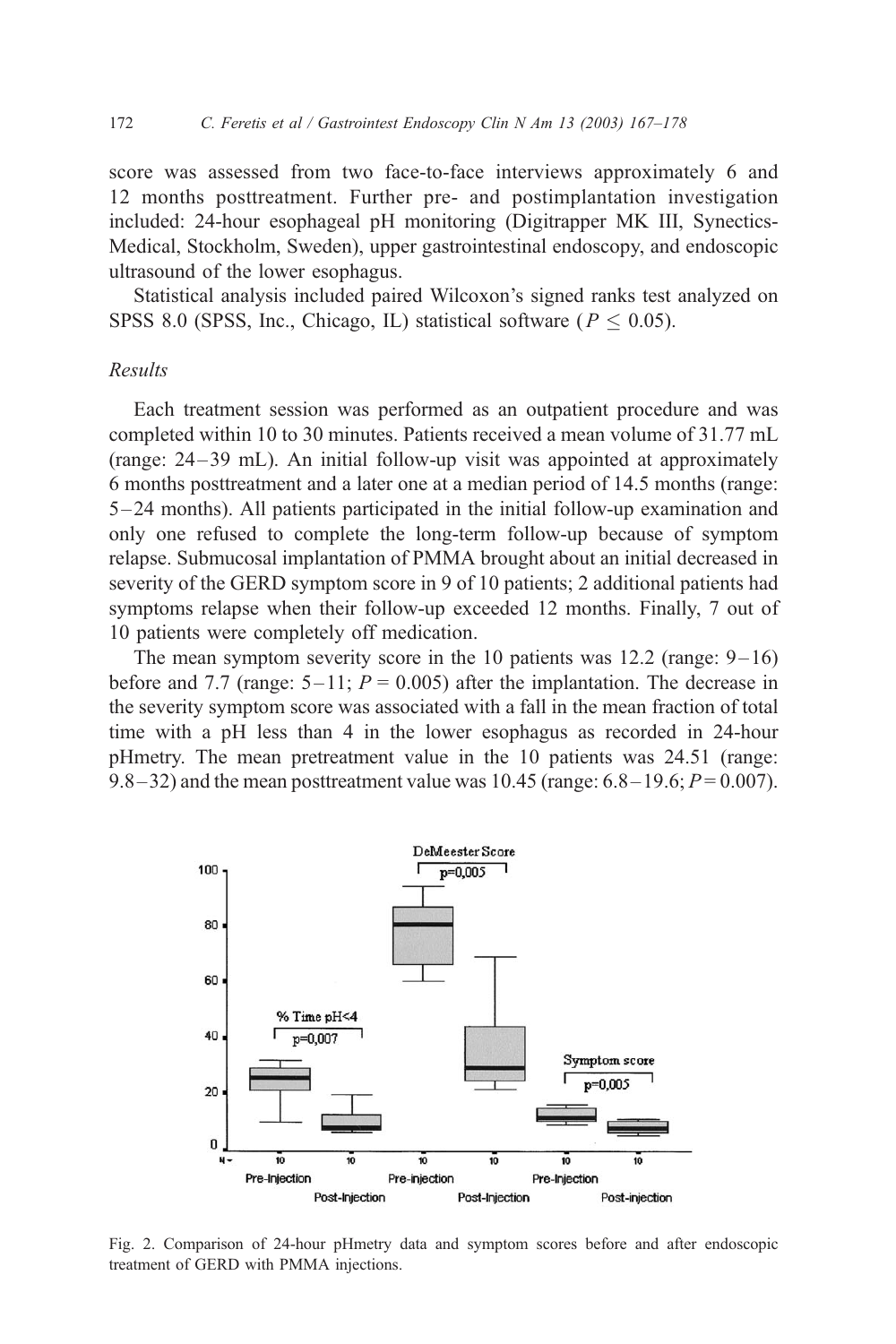Mean DeMeester score was 74.6 (range: 27–94.5) before and 36.3 (range: 21.6 –69.3) after implantation. The difference also proved statistically significant  $(P = 0.005; Fig. 2)$ . Complete discontinuation of medical treatment was recorded in 7 out of 10 patients. Of the 3 patients that relapsed, one continued the regular use of PPIs after the treatment and his relapse is attributed to a technical failure. The other 2 patients continued taking antireflux medication on demand.

Using the L.A. Classification system [25], in initial endoscopy, five patients proved to have GERD associated esophagitis (one patient had grade A, three patients had grade B, and one patient had a grade a C esophagitis). In a follow-up period of 7.2 months (range:  $5-11$ ), healing of esophageal lessions was noticed in three of five patients having prior GERD-associated esophagitis (two grade B, one grade C). Improvement of picture from grade B to grade A esophagitis was detected in one patient, while the lesions remained unchanged after treatment in one grade A esophagitis patient. All findings were similar on the latest follow-up.

Endoscopic ultrasound performed immediately postinjection was used to verify the submucosal position of the implant. At the initial follow-up examination, endoscopic ultrasound verified the continuing presence of PMMA particles in all sites of implantation in all 10 patients. During the later ultrasound examination, PMMA particles were identified scattered around the submucosal layer and small amounts were found in sites of the muscular layer.

Posttreatment, 9 of 10 patients were able to resume eating the same evening and to repeat their normal activities on the next day. Two patients experienced chest pain that required 2 days of oral analgesic treatment. In the follow-up, no granulomas formation or mucosal ulcerations were detected. Serious complications were not met.

#### **Discussion**

## Mechanisms of action of antireflux treatments

When treating a patient with GERD-related symptoms, it is important to consider the variety of pathophysiologic mechanisms that could be responsible. The existence of hiatal hernia, abnormalities in the gastric emptying pattern, pregnancy, or the use of certain medications may be the cause of reflux through a normally functioning LES [26]. In these cases, treating the primary disorder or prescribing proper medical therapy have a high possibility of success.

Medical therapy, mainly with the use of proton pump inhibitors (PPI), aims to alter the composition of the refluxing gastric juice and to reduce the exposure of esophageal mucosa to acid. Especially following the withdrawal of certain prokinetic agents, the medical therapy of GERD is strictly symptomatic and does not address any of the proposed mechanisms that promote reflux. In addition, it is doubtful if antacid therapy affects the reflux of duodenal content into the esophagus, which is considered a cause of severe esophagitis. Experience from reflux esophagitis in patients that underwent proximal gastrectomy for cancer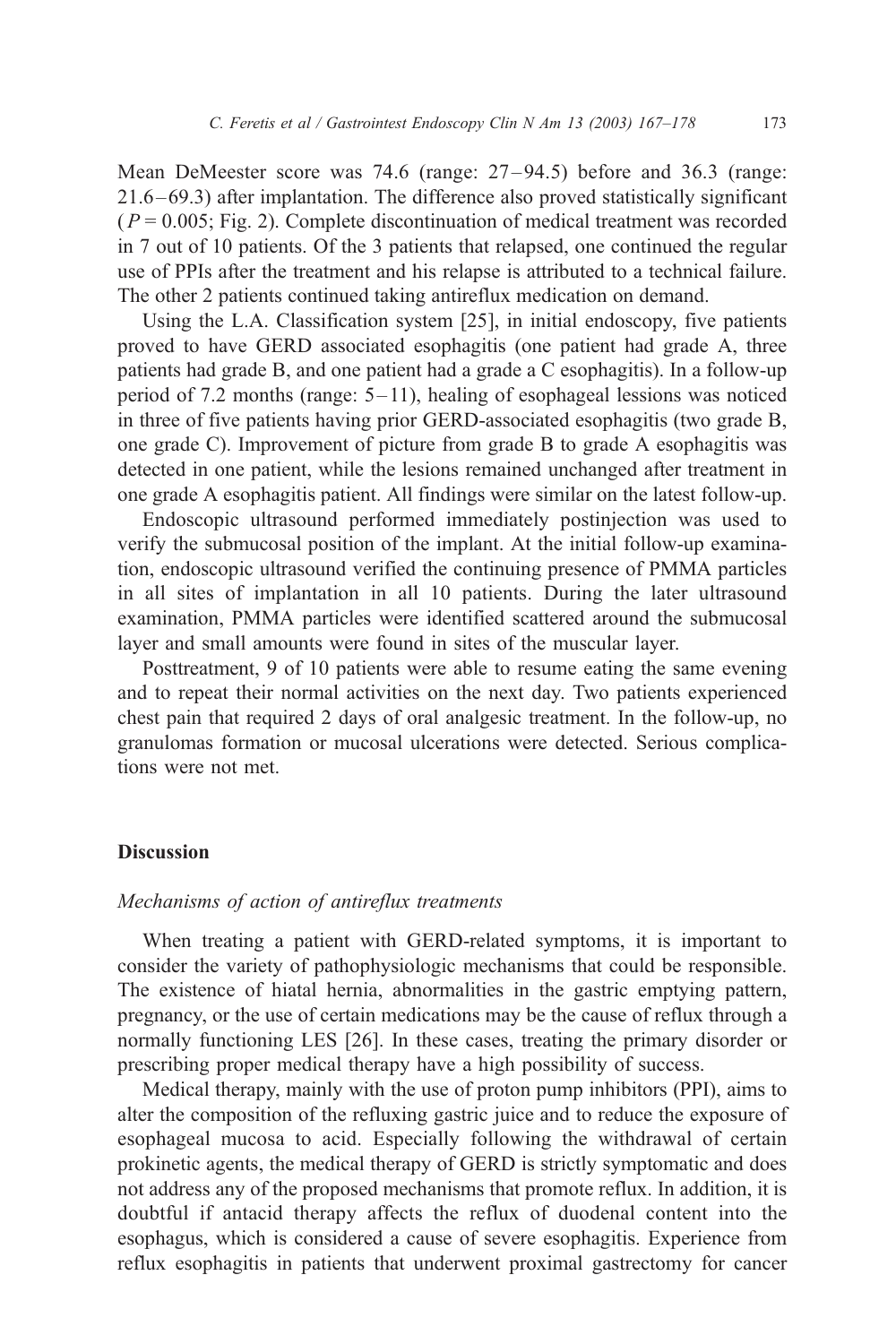indicates the devastating effect of the exposure of esophageal mucosa to alkaline duodenal content [27]. PPIs have excellent results in relieving GERD symptoms in most patients but require continuous prescription and highly motivated patients in altering their lifestyle and following doctors' orders. A new and interesting approach to the pharmacological treatment of GERD is to incorporate drugs that affect transient lower esophageal sphincter relaxations [28].

Interest in the surgical therapy of GERD was renewed with the advent of laparoscopic antireflux procedures. The excellent postoperative course of the patients possibly made surgeons much more willing to perform laparoscopic modifications of the Nissen fundoplication, not to treat a hiatal hernia but to relieve GERD symptoms. Efforts were concentrated on designing a fundoplication that would provide an extrinsic support to the LES rather than just secure the lower esophagus in the abdomen [29]. Manometric studies generally reveal the effect of fundoplication in increasing LES basal tone, reducing the frequency of transient LES relaxations, and altering swallowing-induced LES relaxations [18,30,31]. A concern arises from the tendency to overcorrect the deficient LES that frequently results to dysphagia or gas-bloat syndrome [32]. In addition, long-term results of the superiority of the laparoscopic versus the open approach are still questionable [33].

The few proposed endoscopic techniques for treating GERD focus on remodeling the intrinsic LES as a single factor accounting for the competence of the gastroesophageal junction. Therefore, to accomplish a satisfactory result,



Fig. 3. (Left panel) Schematic appearance of PMMA distribution in the submucosa immediately postinjection. (Right panel) Endoscopic ultrasound of the lower esophagus 6 months following the injection. PMMA appears concentrated into large groups in the submucosa.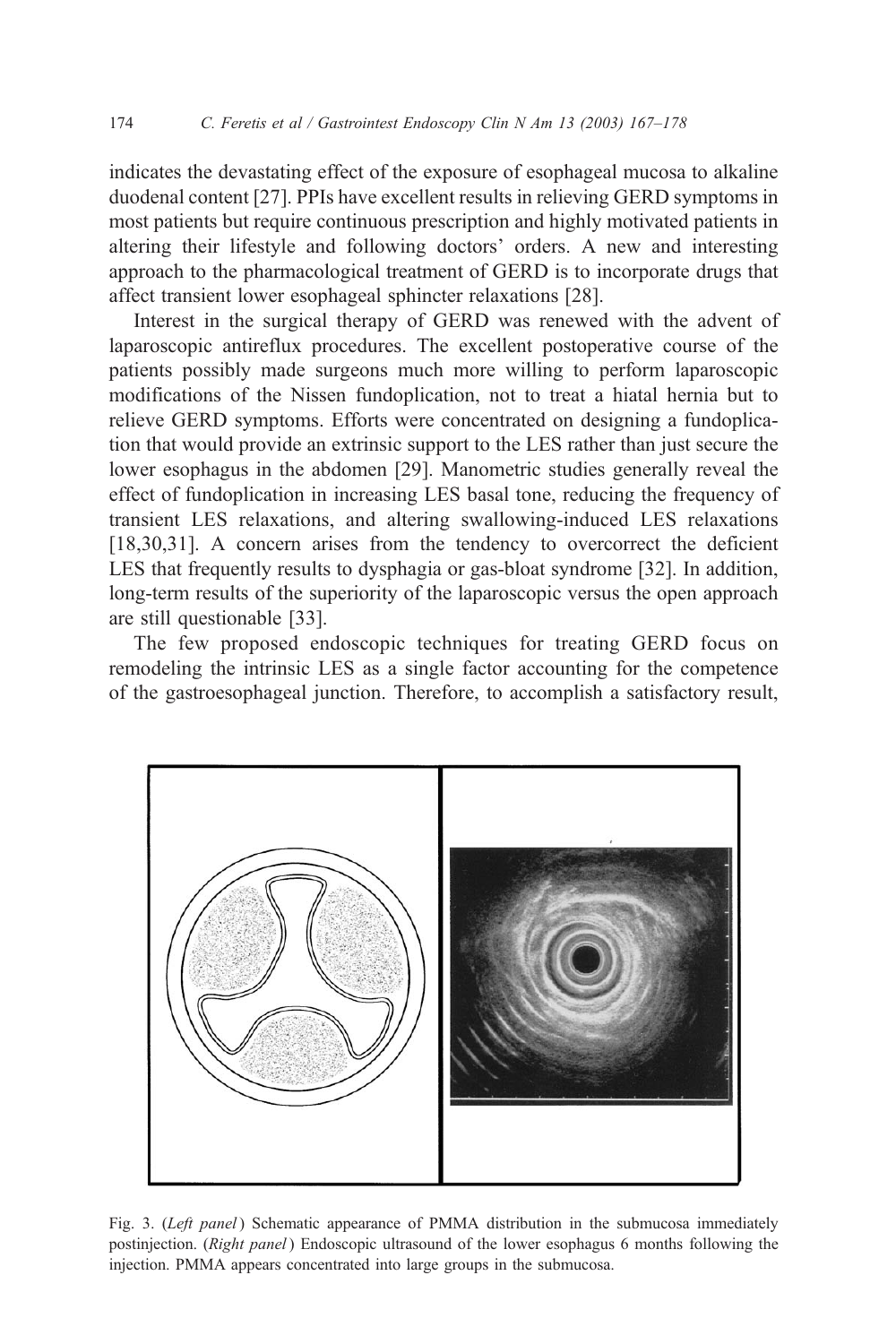all other possible causes inducing GERD should be eliminated. The endoscopically guided delivery of radiofrequency energy to the LES is supposed to prevent reflux by ablating intramural vagal afferent nerve pathways or by tightening the gastroesophageal junction through collagen contraction [34]. Injection of collagen or polytetrafluorethylene in the lower esophagus has been reported to achieve only short-term benefits through a temporary bulk effect on the lower esophagus [35,36]. Endoscopic gastroplasty's antireflux action probably results from lesser gastric curvature plication that buffers the muscularis of the LES zone and alters regional anatomy [37].

# Interpretation of the results of PMMA implantation

In the initial interpretation of our findings, we supposed that the increase of the thickness of the lower esophageal folds by the submucosal injection of PMMA was responsible for the success (Fig. 3) [23]. Later findings with the use of endoscopic ultrasounds directed us in revising the proposed explanation for the mechanism of action of the technique. In the long-term follow-up, clusters of PMMA microspheres were found scattered circumferentially in the submucosa, no longer forming bulky concentrations. In addition, small PMMA clusters were identified in the muscular layer (Fig. 4). This corresponds to the findings of biocompatibility studies in which several months are required for the process of connective tissue formation to be completed. The identification of PMMA in the muscular layer could be attributed to accidental injection that was not identified in



Fig. 4. (Left panel) Schematic appearance of PMMA distribution in the submucosa 14 months postinjection. (Right panel) Endoscopic ultrasound of the lower esophagus 6 months following the injection. PMMA appears grouped into clusters.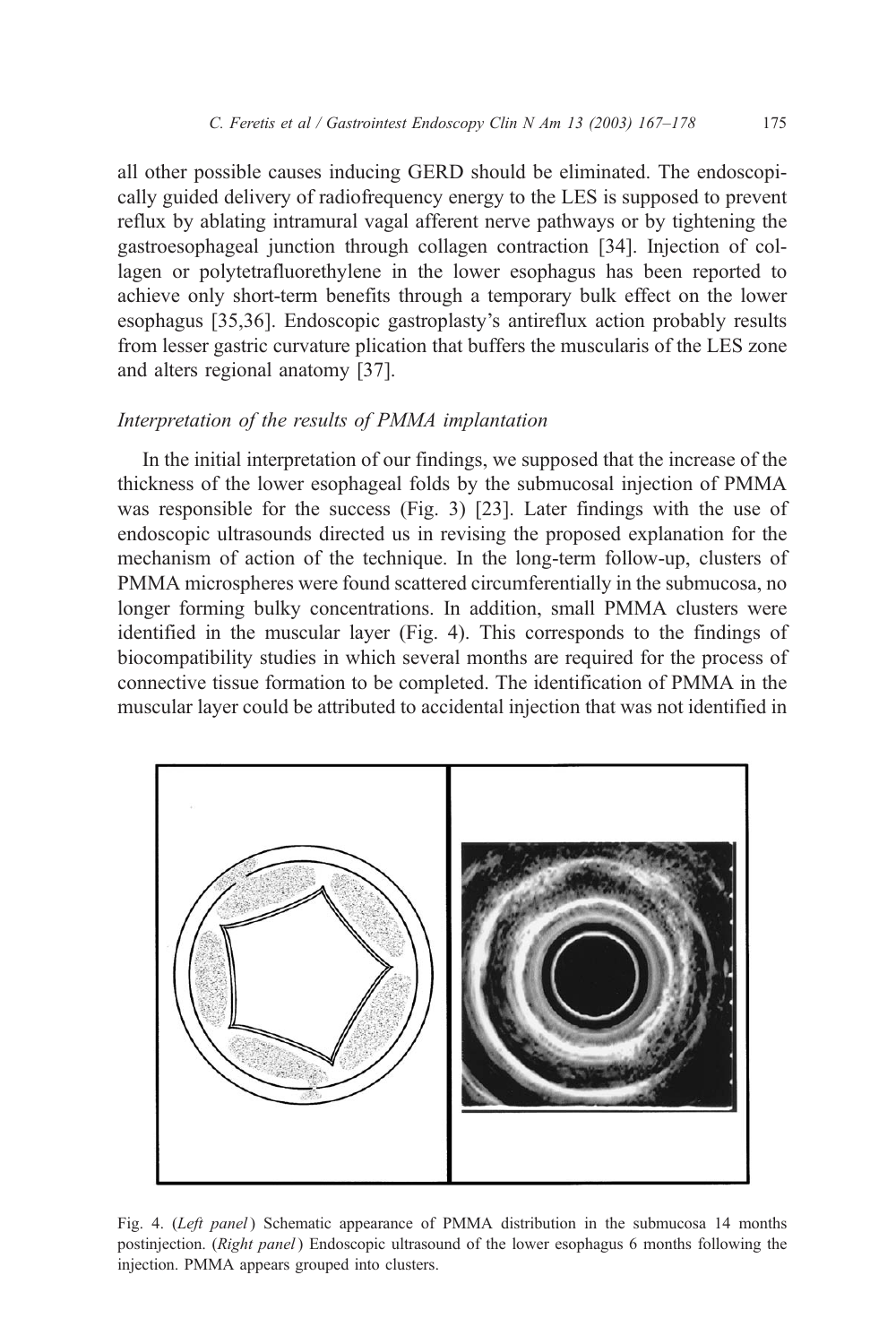the initial United States study. In contrast, dislodgement of the material into deeper layers is not expected after the first 3 days following implantation. A varying amount of connective tissue not easily quantified in both the submucosa and the muscular layer is responsible for the tightening of the whole structure of the LES. This probably results in a reduction of the compliance of the lower esophagus, alteration of the manometric findings, and, eventually, a diminished reflux.

The technique was initially successful in 9 of 10 patients. In the patient that never responded to treatment, we suspect a technical failure or the existence of an additional reflux-promoting factor that was not identified in the pretreatment evaluation. The patient refused a second follow-up visit. Two more patients that initially responded to treatment relapsed when follow-up exceeded 12 months. Relapse of symptoms was accompanied with return of the 24-hour pHmetry and manometric findings to baseline levels. No valid explanation of the initial success can be offered. Apart from the possible placebo effect, we could suppose that these patients reacted hypoplastically to the stimulus for connective tissue formation. This could not be quantified in the follow-up United States studies. Similarly, we could suppose that the amount of implant used was not sufficient to promote granulation tissue formation.

#### Considerations on the technique

The implantation of PMMA above the z-line is a procedure of moderate feasibility because of the high viscosity of the compound. To overcome this, the endoscopist has to use the shortest possible length of endoscope that is capable of both reaching the z-line and accommodating a wide lumen needle-catheter. Nevertheless, the technique is less demanding than endoscopic valvuloplasty and less time-consuming than radiofrequency energy delivery.

In the posttreatment evaluation, although decreased in a statistically significant degree, the percentage of total time of pH values less than 4 were not normalized posttreatment in any patient. Accordingly, DeMeester's score values at the postimplantation period decreased significantly but were normalized in only 1 of 10 patients. A possible explanation could be that reflux episodes, while not completely eliminated, were reduced significantly to a degree that did not produce symptoms.

In the initial follow-up period, the implantation of PMMA resulted in an obvious relief of GERD-related symptoms in 9 out of 10 patients and was recorded as a statistically significant decrease in the mean symptom severity scale score. With the current median follow-up of 14.5 months, 7 out of 10 patients remain off any medication. Considering the novel nature of the study and the effect of the learning curve on the results, we believe that there is a place for implantation treatment in the management of GERD. Further investigation will determine the exact volume of material and site of implantation that can optimize the results. Regarding the long-term effects of implantation, it could be speculated that once the process of connective tissue formation is completed, the maintenance of improvement would be durable.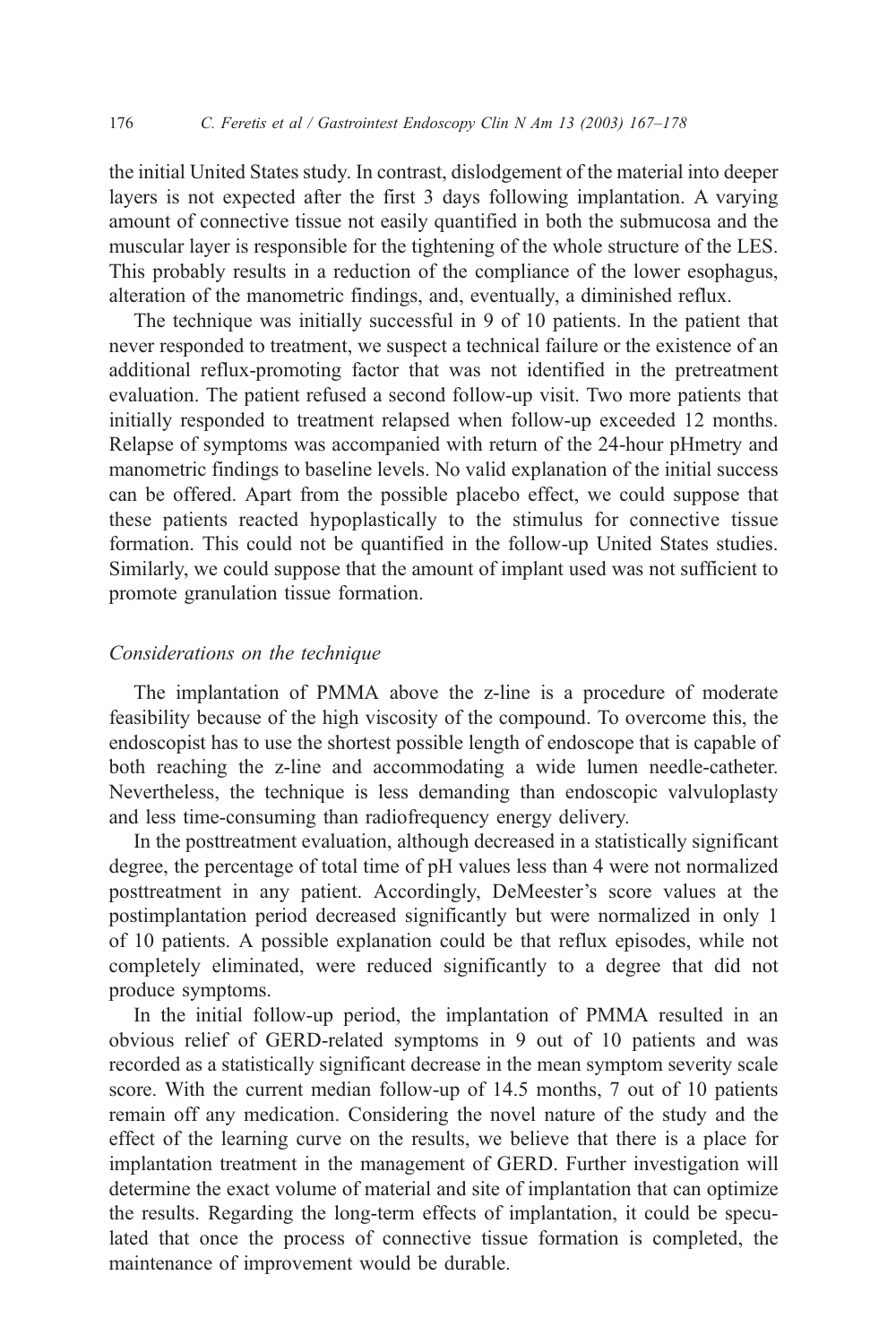It is reasonable to expect a general concern regarding the use of novel endoscopic techniques to treat GERD [38]. Results must be established on the basis of randomized, well-designed studies with the longest possible follow-up; however, pilot studies are valuable in the initial assessment of a new technique and provide the experience needed to overcome technical difficulties.

#### Acknowledgments

The authors wish to thank Dr. Apostolos Papalois, director of the ELPEN Experimental Laboratory, for providing technical support and Dr. Theodoros Diamantis, Associate Professor of Surgery, Department of Surgery, Laikon Hospital, Athens, Greece, for his valuable comments.

# References

- [1] National Digestive Diseases Data Working Group. Digestive diseases in the United States. Epidemiology and impact. In: Everhart JE, editor. US Department of Health and Human Services, Public Health Service, National Institutes of Health, NIH Publication no. 94-1447; May 1994.
- [2] Klingman RR, Stein HJ, DeMeester TR. The curent management of gastroesophageal reflux. Adv Surg 1991;24:259-91.
- [3] Bloom BS, Jayadevappa R, Wahl P, et al. Time trends in cost of caring for people with gastroesophageal reflux disease. Am J Gastroenterol 2001;96:S64 – 9.
- [4] Dimenas E, Glise H, Hallerback B, et al. Quality of life in patients with upper gastrointestinal symptoms. An improved evaluation of treatment regiments? Scand J Gastroenterol 1993;28:  $681 - 7.$
- [5] Stein HJ, DeMeester TR, Naspetti R, et al. Three-dimensional imaging of the lower esophageal sphincter in gastroesophageal reflux disease. Ann Surg 1991;214:374 – 83.
- [6] Dodds WJ, Dent J, Hogan WJ, et al. Mechanisms of gastroesophageal reflux in patients with reflux. N Engl J Med 1982;307:1547 – 52.
- [7] DeMeester TR, Peters JH, Bremner CG, et al. Biology of gastroesophageal reflux disease: pathophysiology relating to medical and surgical treatment. Annu Rev Med 1999;50:469 – 506.
- [8] Kahrilas PJ, Shi G, Manga M, et al. Increased frequency of transient lower esophageal relaxation induced by the gastric distention in reflux patients with hiatal hernia. Gastroenterology 2000; 118:688 – 95.
- [9] Society of American Gastrointestinal Endoscopic Surgeons (SAGES). Guidelines for Surgical Treatment of Gastroesophageal Reflux Disease (GERD). Committee on Standards of Practice. Surg Endosc 1998;12:186-8.
- [10] Harris DR, Iacovou JW, Lemberger RJ. Periurethral silicone microimplantats for the treatment of genuine stress incontinence. Br J Urol 1996;78:722 – 8.
- [11] Harrison SC, Brown C, O'Boyle PJ. Periurethral Teflon for stress urinary incontinence. Br J Urol 1993;71:25 – 7.
- [12] Colombo T, Augustin N, Breinl E, et al. The use of polymethhylsiloxane in the treatment after radical prostatectomy. Br J Urol 1997;80:923-6.
- [13] Puri P. Ten years experience with subureteric Teflon injection (sting) in the treatment of vesicoureteral reflux. Br J Urol 1995;75:126 – 31.
- [14] Puri P, Granata C. Multicenter survey of endoscopic treatment of vesicoureteral reflux using polytetrafluoroethylene. J Urol 1998;160:1007 – 11.
- [15] Tabata Y, Ikada Y. Effect of the size and surface charge of polymer microspheres on their phagocytosis by macrophages. Biomaterials 1988;9:356 – 62.